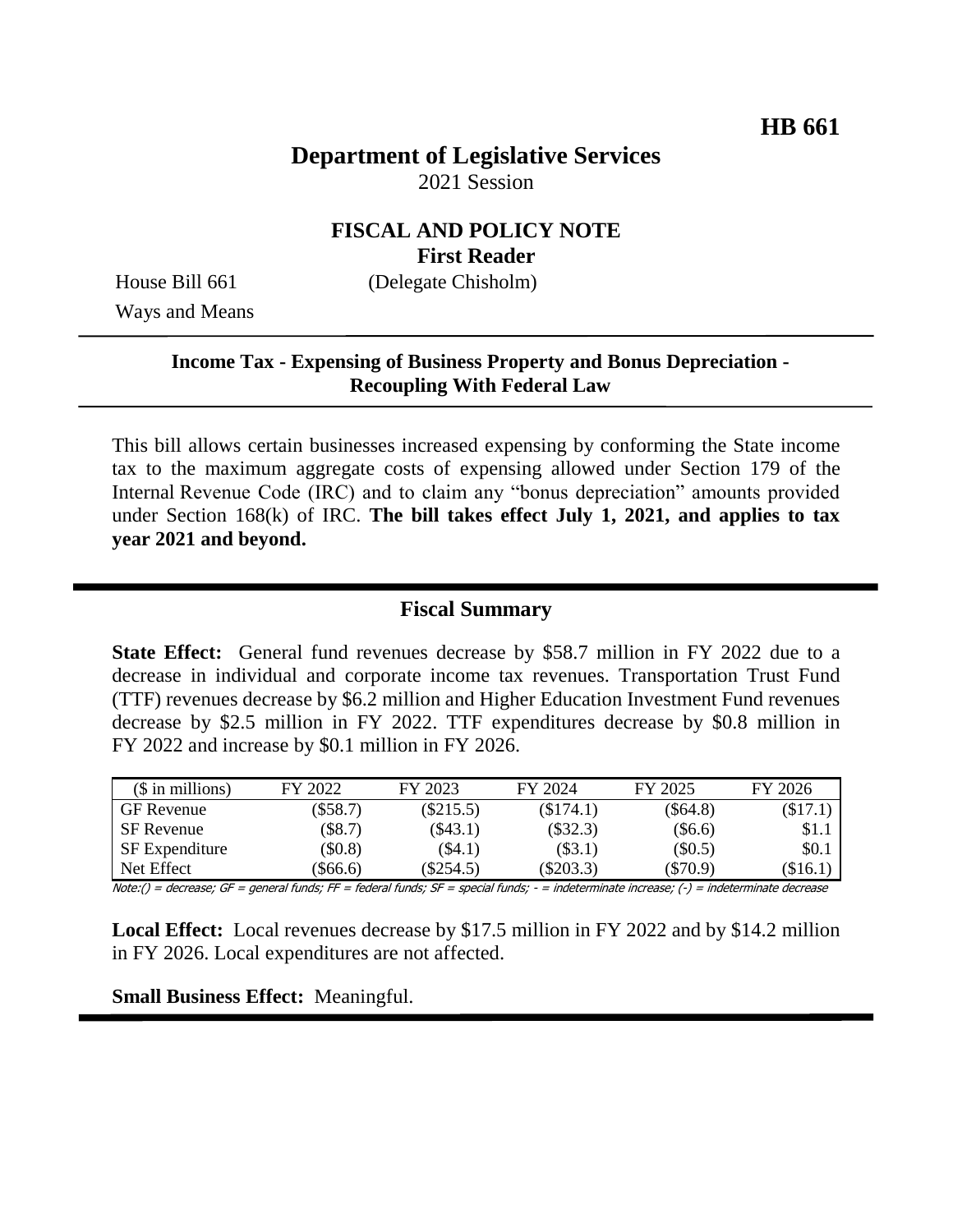### **Analysis**

**Current Law:** Except as discussed below, the State is currently "decoupled" from any increased expensing under Section 179 and additional depreciation amounts under Section 168(k) of IRC. Taxpayers are required to make an adjustment for Maryland income tax purposes to reflect the changes made to the maximum aggregate costs of expensing under Section 179 and additional depreciation under Section 168(k).

The State decoupled from increased Section 179 expensing in tax year 2003. The Budget Reconciliation and Financing Act of 2004 (BRFA) (Chapter 430) provided for decoupling for tax years 2003 and beyond. Subsequent legislation clarified that the State is permanently "decoupled" from any increased expensing allowed under Section 179 as a result of any federal legislation enacted after December 31, 2002. The 2002 BRFA (Chapter 440) permanently decoupled the State from the federal bonus depreciation provisions.

The More Jobs for Marylanders Program allows a manufacturer located in the State to claim increased expensing amounts under the State income tax by conforming State law to the maximum aggregate costs of expensing allowed under Section 179 and to claim any bonus depreciation amounts provided under HB Section 168(k) of IRC. These benefits apply if the property was placed in service on or after January 1, 2019.

**State Revenues: Exhibit 1** shows the fiscal impact of conforming State law to the higher federal allowances for expensing under the Section 179 and bonus depreciation provisions.

| <b>Exhibit 1</b><br><b>Projected State Fiscal Impact</b><br>(\$ in Millions) |            |             |                |                |                |  |  |  |
|------------------------------------------------------------------------------|------------|-------------|----------------|----------------|----------------|--|--|--|
|                                                                              | FY 2022    | FY 2023     | <b>FY 2024</b> | <b>FY 2025</b> | <b>FY 2026</b> |  |  |  |
| General Fund                                                                 | $(\$58.7)$ | $(\$215.5)$ | (\$174.1)      | $(\$64.8)$     | (\$17.1)       |  |  |  |
| HEIF                                                                         | (2.5)      | (12.6)      | (9.4)          | (1.9)          | 0.3            |  |  |  |
| <b>TTF</b>                                                                   | (6.2)      | (30.5)      | (22.9)         | (4.7)          | 0.8            |  |  |  |
| <b>Total Revenues</b>                                                        | $(\$67.4)$ | $(\$258.6)$ | $(\$206.4)$    | $(\$71.4)$     | $(\$16.0)$     |  |  |  |
| <b>TTF Expenditures</b>                                                      | \$0.8)     | $(\$4.1)$   | $(\$3.1)$      | $(\$0.5)$      | \$0.1          |  |  |  |

HEIF: Higher Education Investment Fund TTF: Transportation Trust Fund